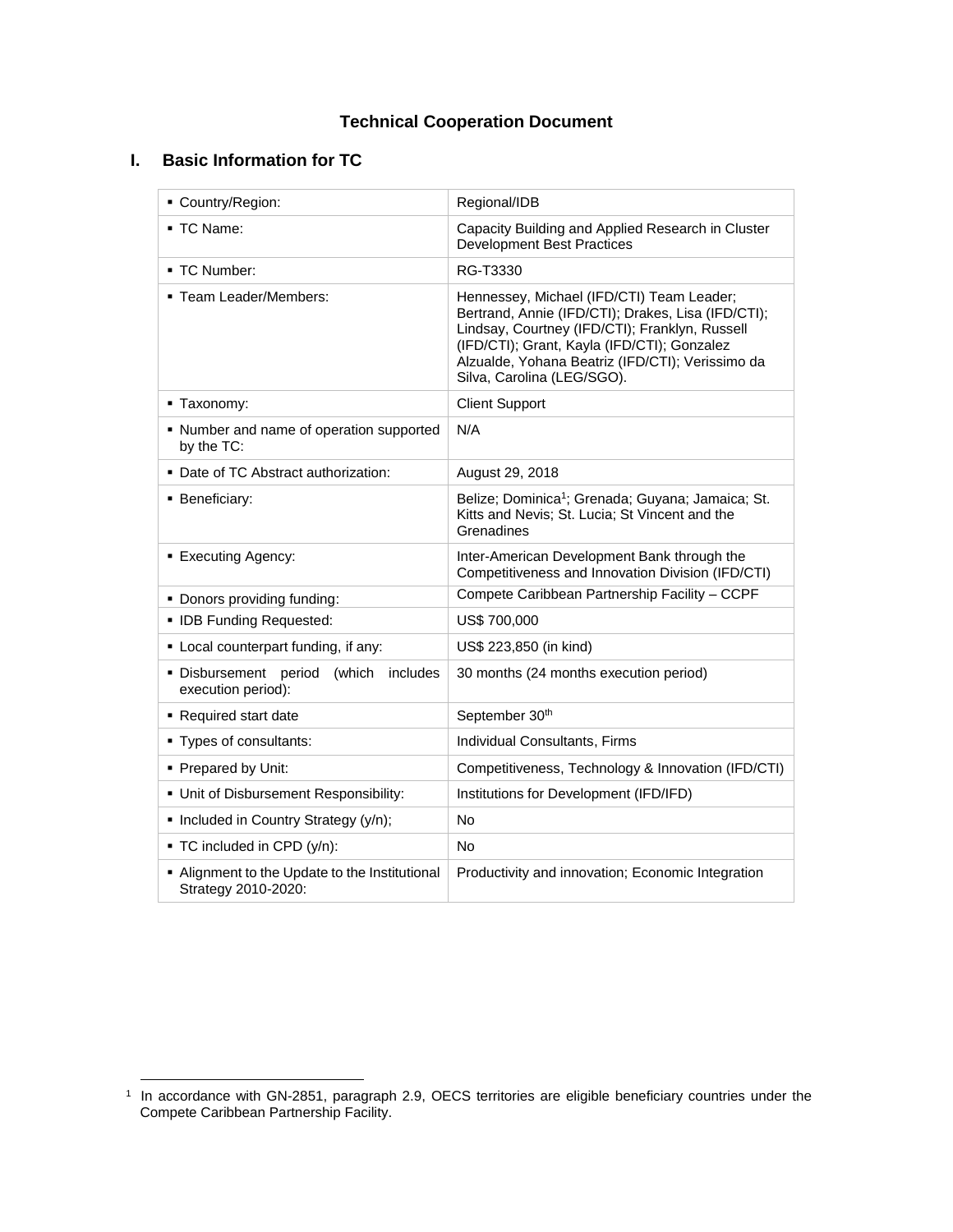#### **II. Objectives and Justification of the TC**

- 2.1 The objective of this TC is to accelerate social and economic development in eight small and vulnerable countries by strengthening the capacity of their Business Support Organizations (BSOs) to facilitate the growth and increased productivity of local clusters of firms.
- 2.2 The first phase of the Compete Caribbean program (CC1) provided support to cluster initiatives and delivered outstanding results: Over 5,595 jobs were created (nearly 80% for women); the revenue of firms and clusters supported increased by 40% over the baseline; and six clusters developed new or improved products or services. Overall, the program recorded a 23% increase in exports estimated at USD\$37million. The end of program evaluation identified two critical success factors that must be in place to foster collaboration and ensure sustainability of cluster initiatives: (i) an integrated, collaborative and strategic approach must be anchored and driven by a national/local institution; and (ii) facilitation and project management skills are essential to ensure effective cooperation, progress and monitoring & evaluation.
- 2.3 CC1 found that unfortunately such capacity was lacking in some Caribbean islands. This was evidenced through the poor quality of project concept notes received from clusters in response to CC1's call for proposals. Only 38% of applications received were deemed fit for funding by the evaluation panel and only one application from the OECS territories was funded. Thus, for the second phase of the Compete Caribbean program (CC2), it became evident that a capacity building effort of local institutions would be necessary to enable industry clusters to be used as drivers of economic growth in these small and vulnerable countries.
- 2.4 In September 2017, under a previous operation (RG-T3021, *Assessing the Capacity to Build Clusters in Small and Vulnerable Countries*), CC2 issued a call for expressions of interest of such local institutions, allowing for applications to be presented from public or private organisations in the Region, such as Business Associations, SME Development Councils/Centres, Partnership Facilities, Industry Development Authorities, Chambers of Commerce, etc. In the end, nine (9) BSOs in eight countries<sup>2</sup> were selected<sup>3</sup> and benefited from a detailed assessment of their institutional capacity in relation to global best practices in cluster development. The main activities under the technical cooperation were completed in June 2018 with nine comprehensive Capacity Enhancement Plans (CEPs) having been completed, in addition to a toolbox comprising templates and tools to increase overall facilitation skills for engaging diverse stakeholders.
- 2.5 Although each CEP includes some specific particularities, most needs and proposed solutions were relatively similar for the BSOs involved. Through stakeholder workshops and consultations, Social Network Analysis<sup>4</sup>, the Business Model

 $\overline{\phantom{a}}$ <sup>2</sup> These 9 BSOs included Dominica Export Import Agency, St. Lucia's Trade Export Promotion Agency, Grenada Hotel and Tourism Association, Grenada Investment Development Corporation, Belize Invest BELTRAIDE, Jamaica Manufacturers' and Exporters' Association, St. Vincent & the Grenadines' Centre for Enterprise Development, and Caribbean Tourism Organisation – a regional institution based in Barbados.

<sup>&</sup>lt;sup>3</sup> This covered only the countries in which there are institutions that applied and met the selection criteria for the call for expressions of interest, as per Compete Caribbean's operating regulations for engaging with nonprivate sector beneficiaries.

<sup>4</sup> Giuliani, E. and Pietrobelli, C. (2011) Social Network Analysis Methodologies for the Evaluation of Cluster Development Programs; IDB, Giuliani, E., Matta, A; Pietrobelli, C. (2016) Network, Cluster Development Programs, and Performance: The Electronics Cluster in Cordoba, Argentina. In Maffioli et al (2016) The Impact Evaluation of Cluster Development Programs. IDB.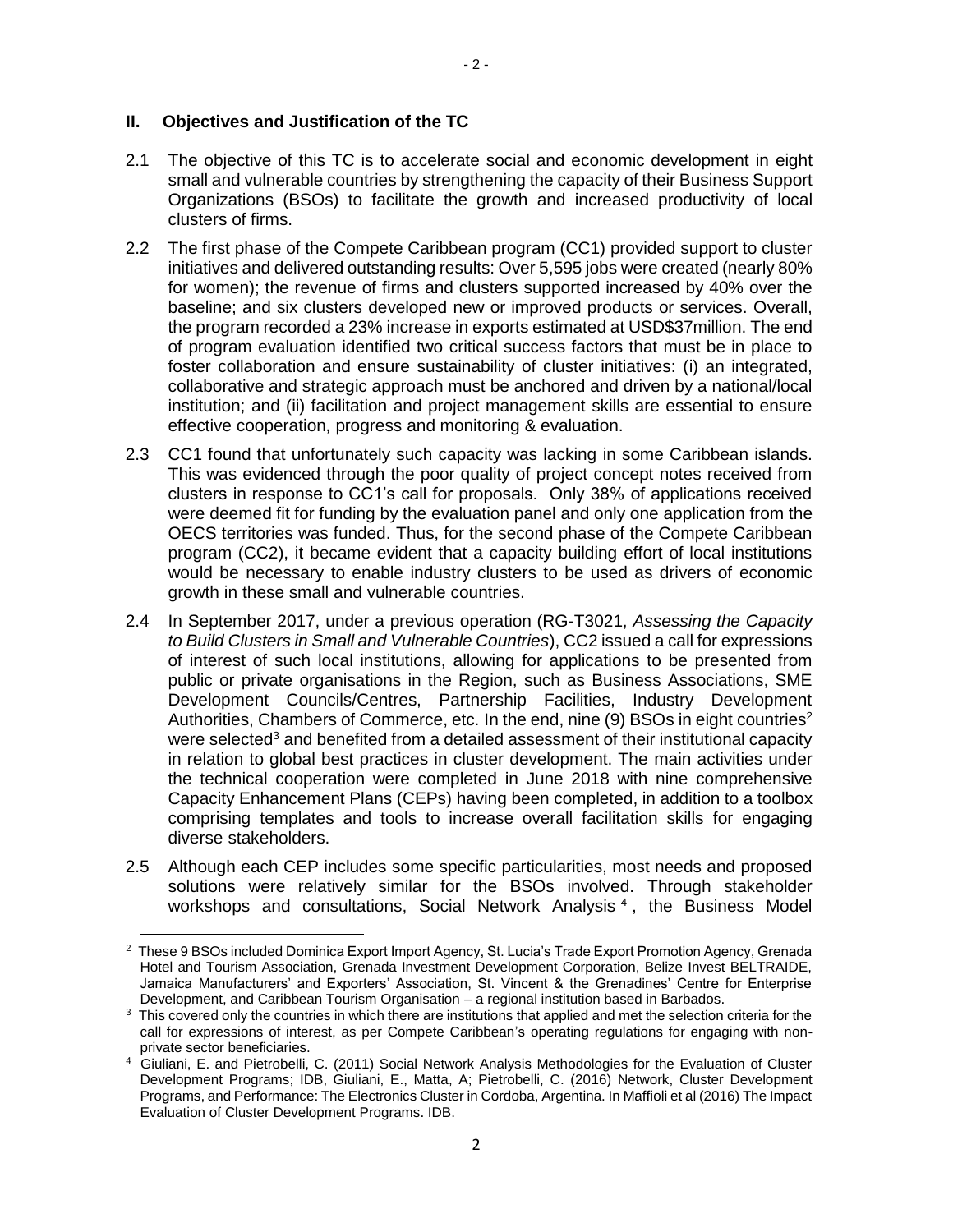CANVAS<sup>5</sup>, and COMPASS of Cluster Competitiveness<sup>6</sup>, the CEPs identified some common weaknesses across BSOs including: (i) well-developed or proven approach for cluster management and promotion not in place; (ii) limited information/ data on potential clusters; (iii) lack of cluster methodologies and tools; (iv) no facilitation skills among the staff; (v) limited/ lack of secured funding support; and (vi) weak management of cluster stakeholders and projects. The CEPs<sup>7</sup> therefore craft a roadmap for BSOs to acquire the knowledge, training and coaching support activities needed to address these weaknesses and increase the BSO's capacity to support local clusters effectively in their respective context.

- 2.6 This TC will support the BSOs in implementing their CEPs<sup>8</sup> through training activities that include methodology transfer and hands-on assistance in the development of Cluster Development Plans (CDPs) in their respective jurisdictions. Cluster development can be an effective policy tool to support Caribbean SMEs in gaining access to larger and more sophisticated markets, adopting knowledge and technologies, building human capital, and lobbying governments for infrastructure and policies that would be unavailable to individual companies<sup>9</sup>. The Compete Caribbean Partnership Facility's (CCPF) Cluster Initiatives rely on a bottom-up approach to lead individual firms to overcome a lack of trust stemming from rent-seeking behavior and to move firms towards collaborating and pooling resources for the common goal of thriving in the local and global market that hitherto, would likely not have occurred spontaneously<sup>10</sup>. For the beneficiary countries of this TC, the expected impact is therefore increased firm productivity, over time contributing to the countries' economic growth, employment and poverty reduction objectives.
- 2.7 This TC is consistent with the Update to the Institutional Strategy (UIS) 2010-2020 (AB-3008) as it is strategically aligned with the development challenges of (i) productivity and innovation; and (ii) economic integration. Specifically, the TC will contribute to the objectives of developing quality human capital and establishing smart institutional frameworks in response to the challenges of productivity and innovation, and to the objective of inserting firms into value chains in response to the challenge of economic integration. It is also aligned with CARICOM's Regional Policy Framework for Science Technology and Innovation, for which innovation and entrepreneurship are among the key areas of intervention. The program is aligned with the priorities defined in the Innovation, Science and Technology Sector Framework Document (GN-2791- 3), and with the priorities of the "Proposal for the Establishment of the Compete Caribbean Partnership Facility" (GN-2851). It is also aligned with the relevant Country Strategies, such as that of Belize specifically with the "Foster export-led growth and greater trade integration by strengthening the economic efficiency and simplicity of the

l <sup>5</sup> Osterwalder, A. and Y. Pigneur (2010). Business Model Generation: A Handbook for Visionaries, Game Changers, and Challengers. Hoboken/ USA.

<sup>6</sup> <https://www.mesopartner.com/knowledge-resources/methodologies/the-compass/>

 $<sup>7</sup>$  The CEPs have been developed in close collaboration with the BSOs, with each CEP having been reviewed</sup> and discussed with Compete Caribbean, and ultimately, approved by the competent authority of the respective BSO.

<sup>&</sup>lt;sup>8</sup> The CEPs are not public documents, and can be found at this [link](https://idbg.sharepoint.com/teams/EZ-RG-TCP/RG-T3021/60%20Project%20Procurement%20of%20Goods%20and%20Services/CEPs%20on%20PDF%20Format%20ZIP%20FILE.msg) for internal use only.

<sup>9</sup> Rabellotti, Roberta. 2015. Clusters in the Caribbean: Understanding Their Characteristics, Defining Policies for their Development. Compete Caribbean. Available a[t https://publications.iadb.org/handle/11319/8153](https://publications.iadb.org/handle/11319/8153)

<sup>&</sup>lt;sup>10</sup> Dohnert, Sylvia. 2018. "Fostering Innovation, increasing competitiveness and promoting growth in the Caribbean". [https://eulacfoundation.org/en/documents/fostering-innovation-increasing-competitiveness-and](https://eulacfoundation.org/en/documents/fostering-innovation-increasing-competitiveness-and-promoting-growth-caribbean)[promoting-growth-caribbean](https://eulacfoundation.org/en/documents/fostering-innovation-increasing-competitiveness-and-promoting-growth-caribbean)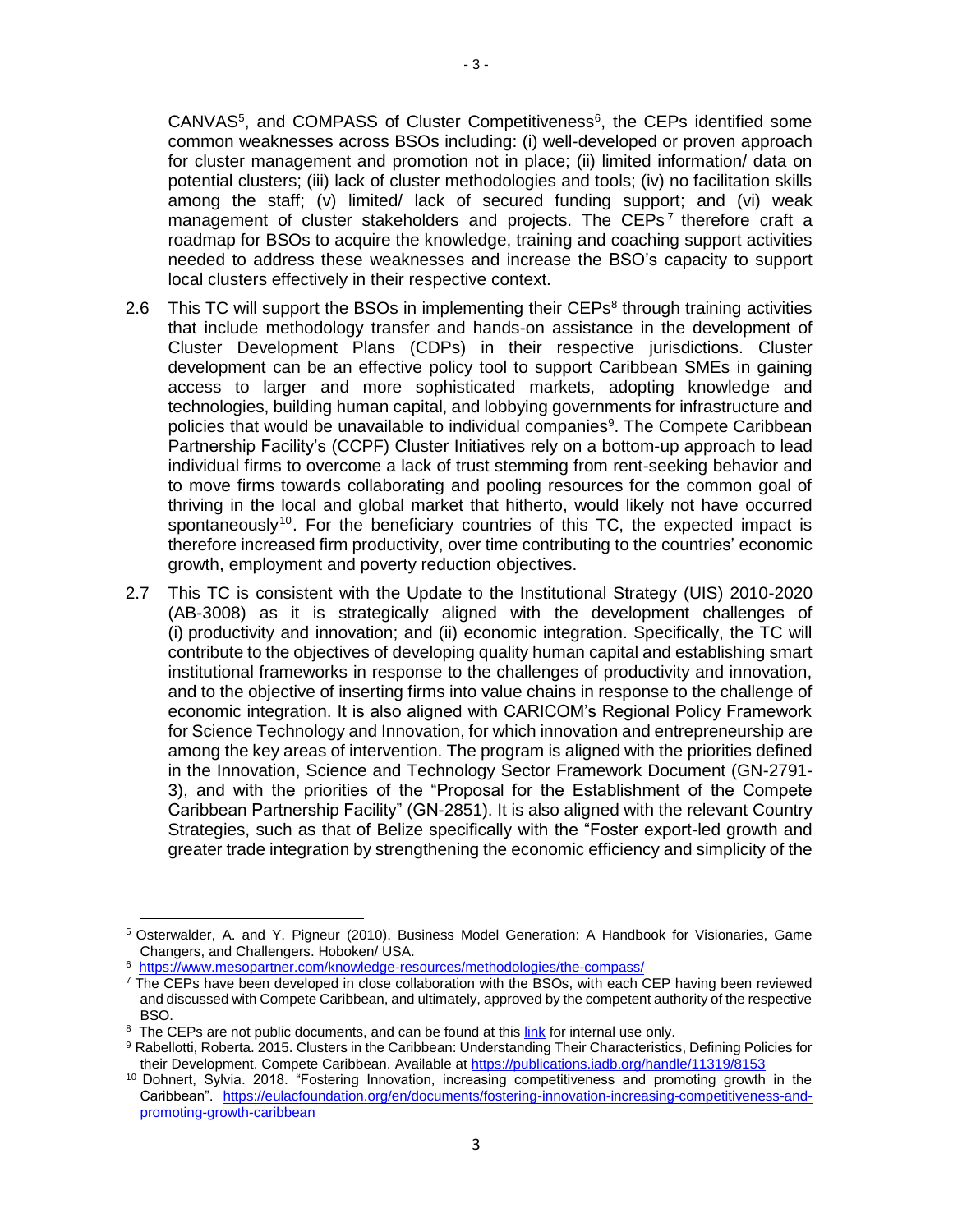tax system and reducing non-tax barrier" objective and its associated results and indicators.

# **III. Description of Activities / component and budget**

- <span id="page-3-0"></span>3.1 **Component 1. Cluster Development Training and Support (USD\$375,000).** The objective of this component is to transfer a common methodology for cluster development to BSOs in the region and strengthen their capacity to execute such initiatives. Under this Component, experts will be hired to provide training in cluster best practices and advise the BSOs through the process of identifying and supporting the growth of clusters. Specific activities to be undertaken include workshops for the BSOs in cluster development best practices, value chain analysis, process mapping, problem solving, facilitation techniques, and monitoring and evaluation skills. With the guidance of the assigned consultant(s), each BSO will in turn transfer the knowledge gained by hosting similar workshops for two  $(2)$  clusters<sup>11</sup>, which have been selected based on the extent to which they are market-driven, and likely to generate foreign exchange and employment, especially for women and other vulnerable groups. These workshops, combined with stakeholder meetings, will use an approach of "learning by doing" to generate consensus among cluster stakeholders. The BSOs and their local partners will not only learn about facilitation skills, competitiveness, and cluster development, they will also be required to facilitate cluster workshops to establish common goals and a growth strategy for the clusters. They will essentially be coached over several months to help local clusters prepare two Cluster Development Plans (CDPs) that are eligible for CCPF funding. As per its Operating Regulations, Compete Caribbean will coordinate a second Investment Panel (IP) to select +/-10 CDPs among the 20 or more submitted at the end of the advisory process.
- 3.2 Although each BSO is expected to submit at least two CDPs, the local capacity to organize, engage in public-private partnerships, collaborate and drive innovative ideas across diverse sectors will be much greater as a result. The BSOs will therefore be in a better position to mobilize resources which may increase opportunities for IDB and its partners to provide additional support over time.
- 3.3 **Component 2. Sector Specific Training (USD\$175,000).** The objective of this component 2 is to strengthen the knowledge base of the BSOs on key sectors, and in so doing, strengthen their capacity to develop and implement strategies to facilitate the growth potential of these sectors in their local clusters. This component will seek to address identified gaps in sector-specific knowledge and capacity of the BSOs or the clusters<sup>[11](#page-3-0)</sup> themselves which span sectors such as: tourism, agriculture, agroprocessing, and the creative industries. This Component will support consultancies to provide practical support in the development of sector-specific strategies for the identified clusters, as well as to strengthen in the knowledge base of specific sectors that are being supported in a number of countries, such as the creative industries, the agricultural sector, and specifically the cocoa value chain. This Component will also

l

<sup>&</sup>lt;sup>11</sup> These clusters have already been identified by the BSOs during the assessment phase of this capacity building program (RG-T3021). Cluster strategy concept notes (CSNs) have been developed, which will be elaborated into full Cluster Development Plans (CDPs) under this TC. They include tourism clusters in Grenada and Guyana, cocoa clusters in Belize, Dominica, Grenada and St. Lucia, music clusters in Belize and St. Vincent, a castor oil and spice cluster in Jamaica, an apiary cluster in St. Lucia, a coconut cluster in Dominica, a seaweed cluster in Belize, and agro-processing clusters in Grenada and St. Vincent & the Grenadines.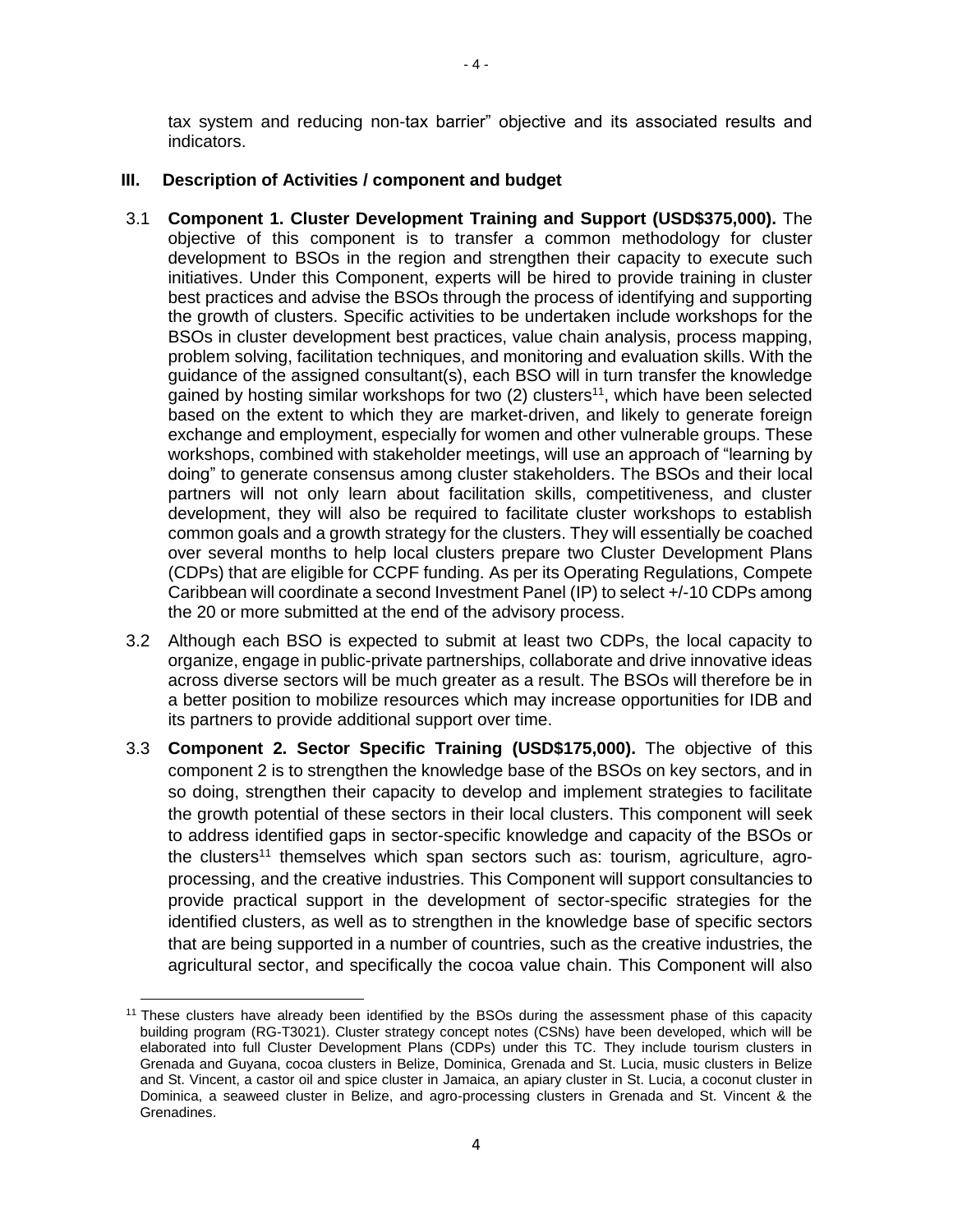fund other consulting services as required, to address needs emerging during implementation of Component 1.

- 3.4 **Component 3. Training, Outreach, and Knowledge Exchange, especially related to Gender Empowerment, Climate Change and Innovation (USD\$150,000).** The objective of this component is to strengthen the capacity of the BSOs and clusters to analyse, address, and share knowledge related to gender empowerment, climate change and innovation in their activities to support clusters in their respective countries. Specific activities include gender gap assessments of BSOs and firms, leadership and soft skills training for women leaders in BSOs and firms, and sensitization of the counterpart institutions and cluster leaders of the importance of taking a pro-active stance to recruit and encourage the inclusion of more local womenowned firms (WOFs) in their respective clusters; this will be one of the criteria used by the IP to evaluate the CDPs submitted. CCPF will also connect the BSOs with climate change experts involved in other IDB projects<sup>12</sup> in the Caribbean. This will enable the BSOs to help clusters identify climate change adaptation and mitigation activities that can be integrated into their cluster initiatives (ie. CDPs submitted to CCPF for funding). Other capacity building activities for the BSO staff and key stakeholders will be introduced to foster innovation such as acquiring licenses for the course on exponential technologies from Singularity University<sup>13</sup>; problem-solving techniques (such as the Simplexity<sup>14</sup> model) for addressing bottle-necks in value chains; and digitalization of the data collection, analysis and reporting process. Additionally, to have a more catalytic impact, CCPF will leverage the training materials and instructional tools developed under this TC to engage other BSOs across the region involved in other projects supported by Compete Caribbean and its partners. This will be achieved by organizing webinar(s), Facebook live events, workshops and conferences, , and supporting the publishing of these educational tools on BSO websites . IDB will hold the rights to any intellectual property that result from the development of these tools and materials in order to optimize knowledge exchange and sharing.
- 3.5 The total cost of this TC is US\$923,850, of which US\$700,000 will be financed with resources of the Compete Caribbean Partnership Facility and US\$223,850 will be provided by in kind contributions from the participating BSOs. These in-kind contributions represent time (labor costs) of BSO staff assigned to work alongside consultants and participate in training.

 $\overline{\phantom{a}}$  $12$  Ecomicro has identified consulting experts in climate change and green financing in the Caribbean <sup>13</sup> Procurement of online training from Singularity is justified given that it is a small assignment (less than \$100,000).

 $14$  Simplexity is a methodology for creative problem solving and innovative thinking. See more here <https://www.simplexityu.com/>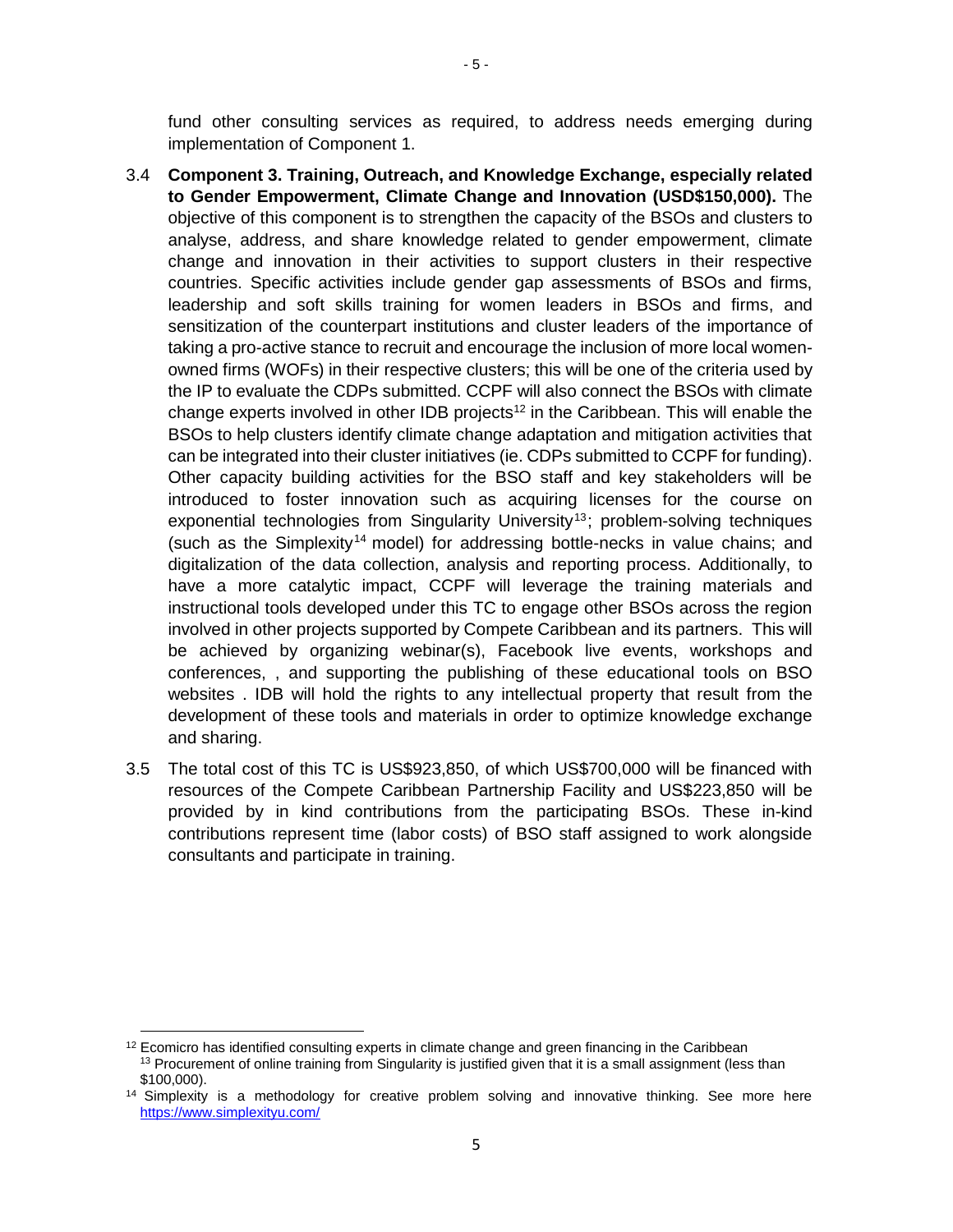| <b>Activity/</b><br><b>Component</b>                                                                                                                        | <b>Description</b>                                                                                                                        | <b>IDB/Fund</b><br><b>Funding</b> | <b>Counterpart</b><br><b>Funding</b><br>(in-kind) | <b>Total Funding</b> |
|-------------------------------------------------------------------------------------------------------------------------------------------------------------|-------------------------------------------------------------------------------------------------------------------------------------------|-----------------------------------|---------------------------------------------------|----------------------|
| Component 1.<br>Cluster<br>Development<br>Training &<br>Support                                                                                             | Procurement of individual<br>consultants and firms; of<br>workshops' venue, catering and<br>materials; and of travel and<br>accommodation | \$375,000                         | \$119,920                                         | \$494,920            |
| Component 2.<br>Sector Specific<br>Training                                                                                                                 | Procurement of individual<br>consultants and firms; of<br>workshops' venue, catering and<br>materials; and of travel and<br>accommodation | \$175,000                         | \$55,963                                          | \$230,963            |
| Component 3.<br>Training,<br>Outreach, and<br>Knowledge<br>Exchange,<br>especially related<br>to Gender<br>Empowerment,<br>Climate Change<br>and Innovation | Procurement of individual<br>consultants and firms; of<br>workshops' venue, catering and<br>materials; and of travel and<br>accommodation | \$150,000                         | \$47,968                                          | \$197,968            |
|                                                                                                                                                             |                                                                                                                                           | \$700,000                         | \$223,850                                         | \$923,850            |

#### **Indicative Budget**

#### **IV. Executing Agency and Execution Structure**

- 4.1 The Compete Caribbean Partnership Facility (CCPF), approved under GN-2851, was jointly designed with donors to be a Bank Executed Program, through the CCPF's Facility Coordination Unit (FCU) established in COF Barbados. The Bank has demonstrated its ability to coordinate and motivate action across diverse stakeholders at both the national and regional levels. The execution of this TC will be carried out by the Bank through the Competitiveness and Innovation Division (IFD/CTI) in coordination with FCU. Project output indicators will be monitored following the Monitoring and Evaluation (M&E) framework of the CCPF.
- 4.2 The execution period will be 24 months and disbursement period will be **30 months**, and the Unit of Disbursement Responsibility (UDR) will be IFD. The activities to be executed are included in the Acquisition Plan (Annex III) and will be contracted in accordance with Bank policies as follows: (a) AM-650 for Individual consultants; (b) GN-2765-1 and Guidelines OP-1155-4 for Consulting Firms for services of an intellectual nature and; (c) GN-2303-20 for logistics and other related services.
- 4.3 In accordance with a Financial Agency Agreement signed between the IDB and the Caribbean Development Bank (CDB), the CDB will act as the Financial Agent for the purposes of administering the Facility grant resources that will finance the implementation of individual projects in the Organization of Eastern Caribbean States (OECS).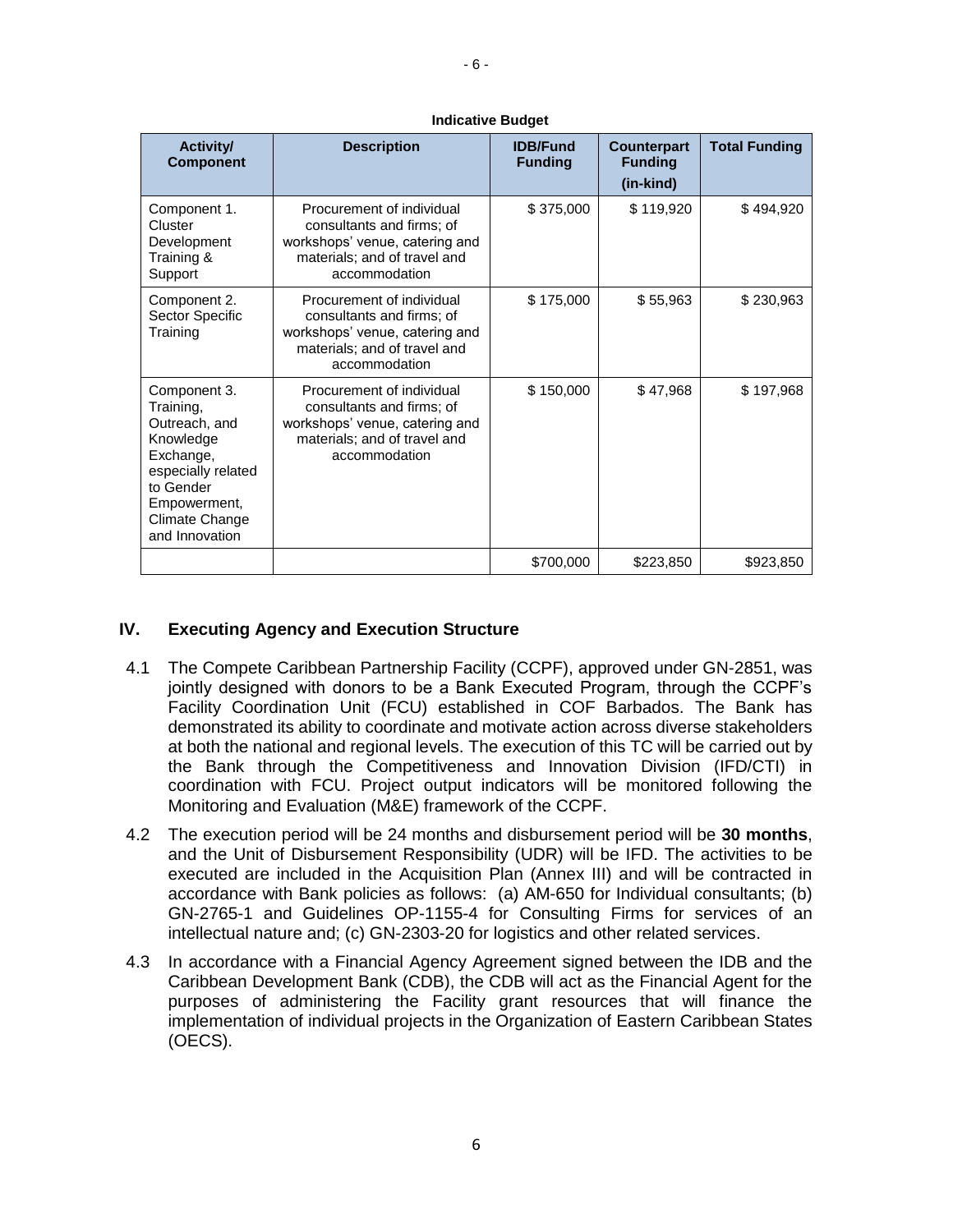## **V. Major Issues**

- 5.1 The most significant risks to achieving the planned objective are: (i) low levels of interest/understanding of clusters among stakeholders; and (ii) consultants are not sufficiently qualified and/or do not use a hands-on approach to support the BSOs effectively.
- 5.2 These risks have been analysed and appropriate risk-mitigating measures identified. The number of educational sessions/meetings with stakeholders on the ground will be optimized and complemented with regular virtual sessions. Case studies and instructional tools will also be used to facilitate understanding of benefits. Additionally, the procurement and selection process will be carefully planned to ensure top quality of the consulting team. In addition to these, a team comprising FCU staff and IDB specialists will give technical inputs and oversight for the duration of the project implementation and will review and exercise quality control over the project's deliverables.

## **VI. Exceptions to Bank Policy**

6.1 No exception of the Bank Policy is required for this TC.

#### **VII. Environmental and Social Classification**

7.7 Given the nature of the project, there are no associated environmental or social risks. Based on the Environment and Safeguards Compliance Policy (OP-703) this operation is classified as "C", meaning that no environmental assessment studies or consultations are required for this category (see [Safeguard Policy Filter](https://idbg.sharepoint.com/teams/EZ-RG-TCP/RG-T3330/50%20Environmental%20and%20Social/RG-T3330_SPF_20180828_1612.pdf) and Safeguard [Screening Form\)](https://idbg.sharepoint.com/teams/EZ-RG-TCP/RG-T3330/50%20Environmental%20and%20Social/RG-T3330_SSF_20180828_1612.pdf).

## **REQUIRED ANNEXES:**

- Annex I: [Request from Client](https://idbg.sharepoint.com/teams/EZ-RG-TCP/RG-T3330/15%20LifeCycle%20Milestones/Annex%20I%20-%20Request%20from%20Client%20RG-T3330%20-%20Post%20QRR.pdf)
- Annex II: [Results Matrix](https://idbg.sharepoint.com/teams/EZ-RG-TCP/RG-T3330/15%20LifeCycle%20Milestones/Annex%20II%20-%20Results%20Matrix%20RG-T3330%20Post%20QRR.xlsx?d=w3704f27408594f0eb9d4fa5687706ce9)
- Annex III: [Terms of Reference](https://idbg.sharepoint.com/teams/EZ-RG-TCP/RG-T3330/15%20LifeCycle%20Milestones/Annex%20III%20-%20Terms%20of%20Reference%20-%20RG-T3330%20-%20Post%20QRR.docx?d=w7f3a6ff4fab842408a895d3989b89539)
- Annex IV: [Procurement Plan](https://idbg.sharepoint.com/teams/EZ-RG-TCP/RG-T3330/15%20LifeCycle%20Milestones/Annex%20IV%20-%20Procurement%20Plan%20RG-T3330%20-%20Post%20QRR.xlsx?d=wd7814d4bc0be471999e6a9adffa2cb8a)